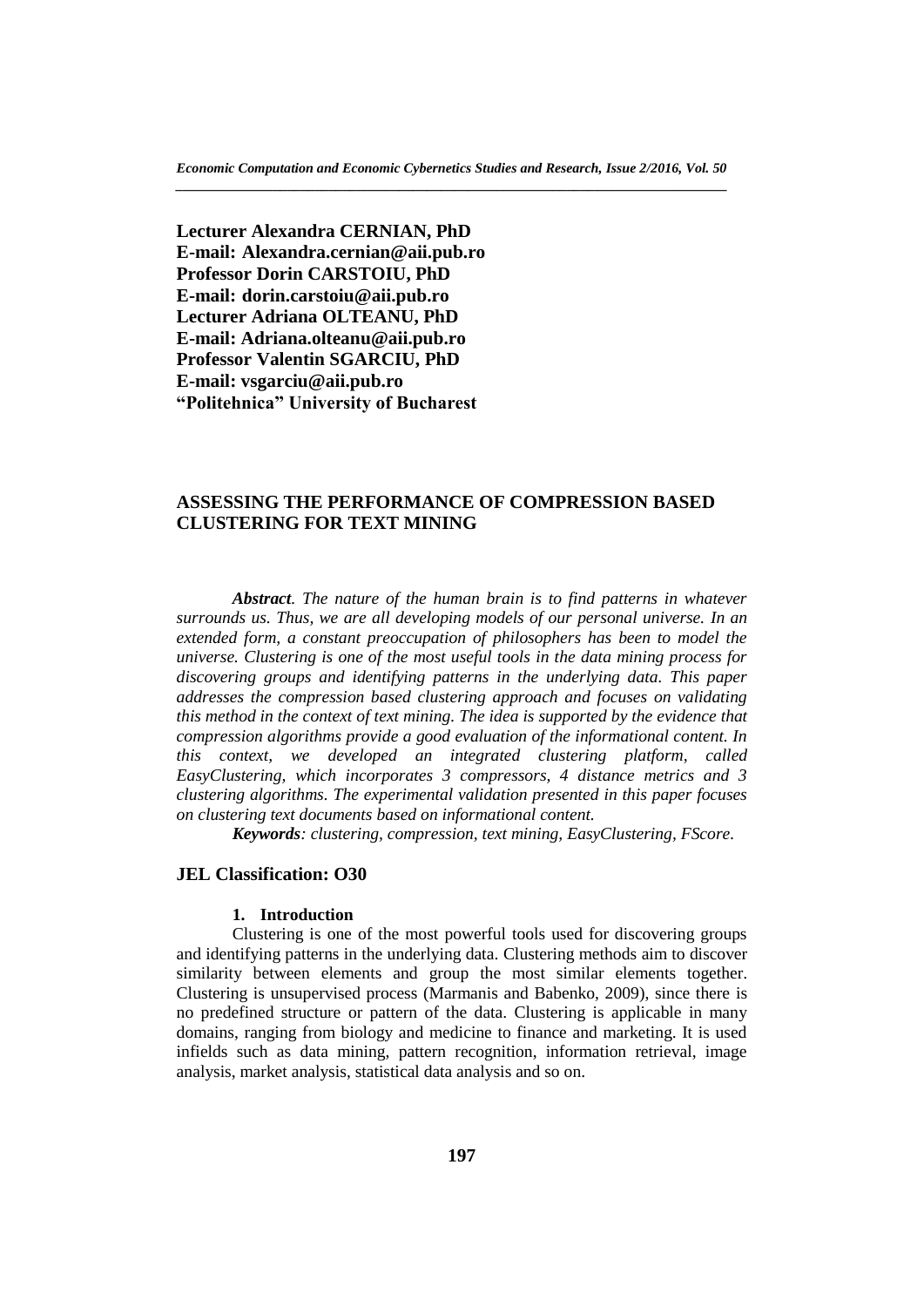\_\_\_\_\_\_\_\_\_\_\_\_\_\_\_\_\_\_\_\_\_\_\_\_\_\_\_\_\_\_\_\_\_\_\_\_\_\_\_\_\_\_\_\_\_\_\_\_\_\_\_\_\_\_\_\_\_\_\_\_\_\_

The origin of this work is the clustering by compression technique (Cilibrasi and Vitanyi, 2005). The compression based clustering approach leans on the following concepts: the Kolmogorov complexity (Li and Vitanyi, 2008), the normalized information distance (Vitanyi et. al., 2009) and the approximation of the amount of information provided by compressors. The technique uses a universal distance metric called the Normalized Compression Distance (NCD). Therefore, we consider it is worth investigating the benefits that compression algorithms could bring to the overall clustering domain. For instance, what if the performance of combining a distance metric such as Jaro or Levenstein with a clustering algorithm like UPGMA could be significantly improved by compressing the input data?

In order to evaluate the performance of compression based clustering, we developed a clustering platform, called EasyClustering. The clustering platform integrates 3 compression algorithms (ZIP, bzip2 and GZIP), 4 distance metrics (NCD, Jaro, Jaccard and Levenstein) and 3 clustering algorithms (UPGMA, MQTC and k-means). The EasyClustering platform aims at facilitating a comparative analysis of the clustering results produced by various combinations of compression algorithms, distance metrics and clustering algorithms. Through this comparative evaluation, the user can objectively evaluate the benefits of the compression based clustering approach. For the particular work discussed in this paper, we focus on the performance of the compression based clustering approach in the context of text mining, based on semantic criteria.

The rest of the paper is structured as follows: Section 2 presents the theoretical background and some related work, Section 3 describes the EasyClustering platform, Section 4 presents experimental results for validating the capabilities of compression based clustering in the context of text mining, and Section 5 draws the conclusions for this work.

### **2. Background and related work**

When talking about data clustering, there are a few basic concepts which need to be discussed, such as distance metric, similarity matrix and clustering algorithms. Conventional clustering methods mainly consist of two parts: the construction of a similarity matrix between documents and the construction of clusters using a clustering algorithm.

A distance metric (Li et. al., 2003) is defined as a function which establishes the distances between the elements of a data set X. Once a distance metric has been chosen for measuring the distances between the elements of a dataset, the similarity or distance matrix is computed, containing the distances among the *n* objects, taken two by two (Grünwald and Vitanyi, 2004). It is a symmetric *n x n* matrix containing positive real numbers, normalized between 0 and 1.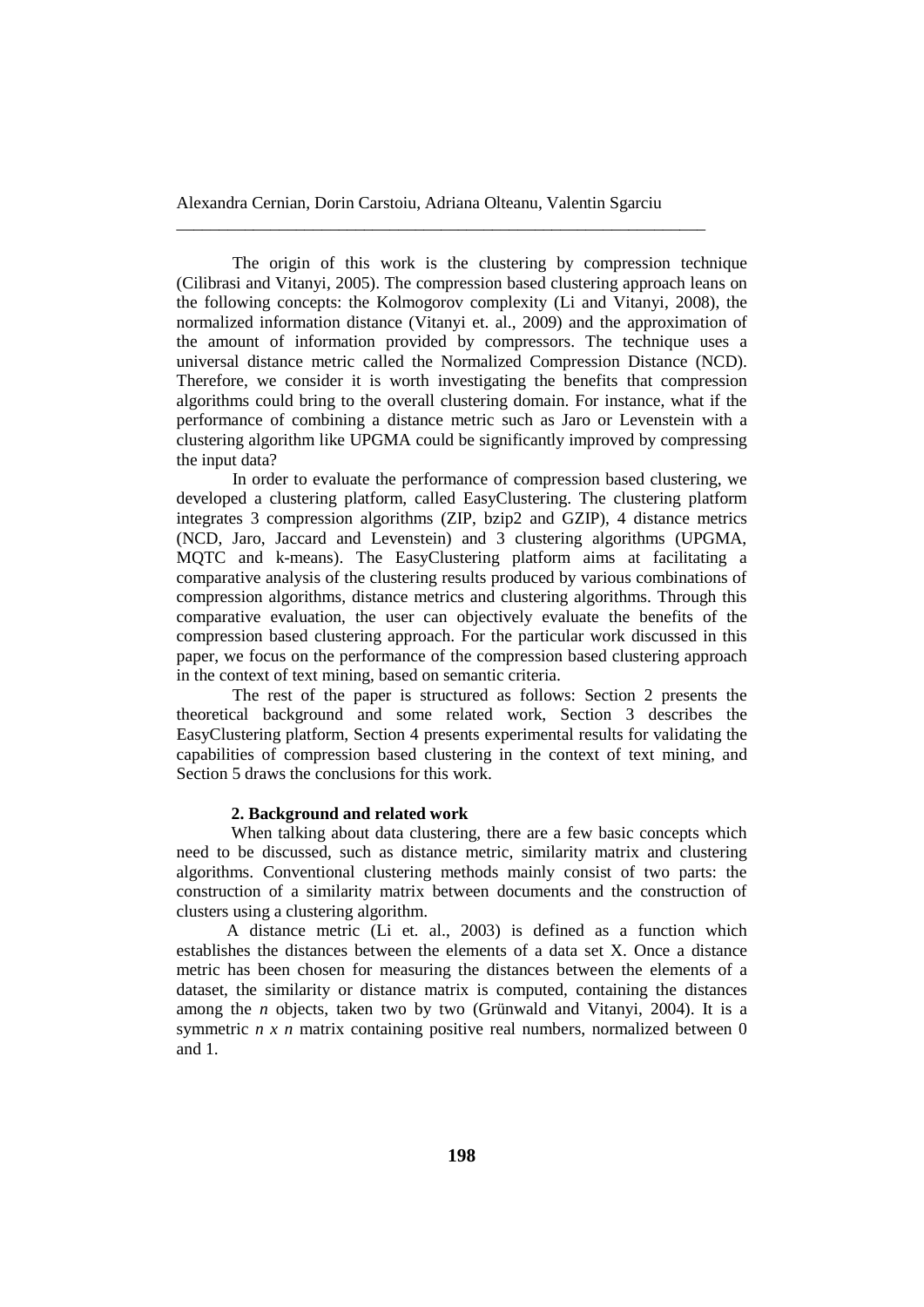#### **2.1 Clustering Methods**

The purpose of clustering methods is to group similar elements together. The similarity is established through specific distance metrics, based on which similarity or distance matrix are computer (Aggarwal, 2013). Afterward, clustering algorithms interpret the matrix and create clusters. There are three main clustering methods categories: partitional methods, hierarchical methods and quartet methods.

### **2.1.1 Hierarchical clustering**

Hierarchical clustering algorithms produce a hierarchy of nested groups. Each step involves the assignment of an element to a specific cluster. The most well-known hierarchical clustering algorithm is UPGMA (**U**nweighted**P**air **G**roup **M**ethod with **A**rithmetic Mean), which produces a *dendrogram*as output (Milligan, 1996).

The main steps of an agglomerative hierarchical clustering algorithm for clustering a set *X* of *n* objects are the following:

**Step 0:** Each object forms its own cluster.

**Step 1:** The distance matrix in computed. Using a distance metric *d*.

**Step 2:**A new element is formed by merging the two closest elements. Now, we have *n-1* clusters.

**Step 3:** Now, we will want to merge the two closest clusters using one of the linkage methods described above.

**Step 4:** At step *t,* we have *n - (t - 1)* clusters, and we want to join the closest clusters as describes in Step 3. The process is repeated until all the objects belong to a single cluster.

### **2.2.2 Partitional clustering**

Partitional algorithms create a fixed, predefined number of clusters (Jain and Dubes, 1998). They attempt to directly decompose the data set into disjoint clusters. These techniques start with a randomly chosen or user-defined clustering, then optimize the clustering according to some validity measurement. Perhaps the most famous partitional algorithm is K-MEANS(Hartigan and Wong, 1979).

Let *X*be a group of *n* objects to cluster. Assume that *d* is a distance metric for and we want to generate *k* clusters of objects.

**Step 1:**We randomly determine *k* initial centres for the clusters, called *centroids*.

**Step 2:** For each object, determine its distance to the centroids.

**Step 3:** Group the objects based on minimum distance to a centroid.

**Stop:** The process is stopped when two consecutive steps produce the same division of the objects.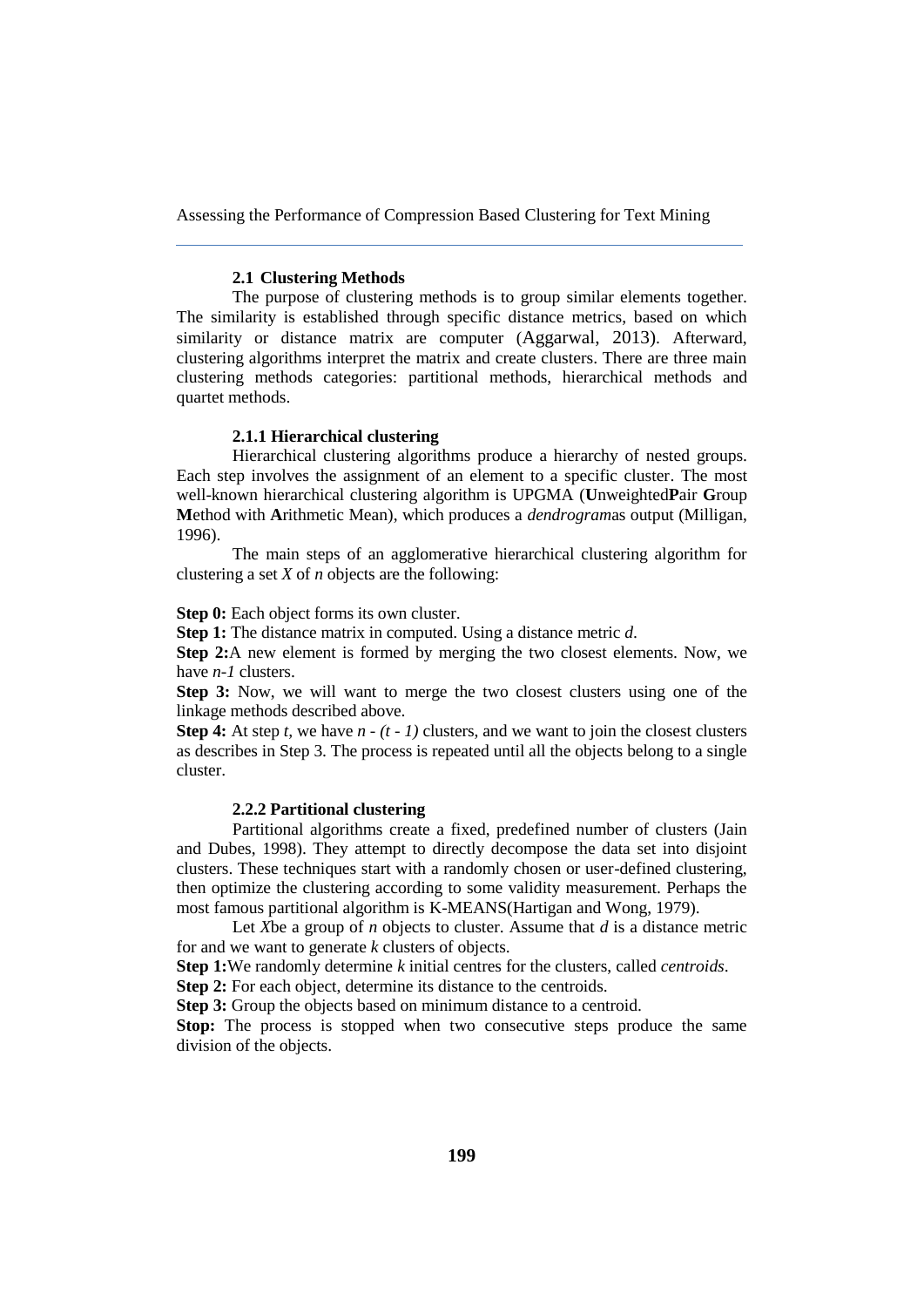\_\_\_\_\_\_\_\_\_\_\_\_\_\_\_\_\_\_\_\_\_\_\_\_\_\_\_\_\_\_\_\_\_\_\_\_\_\_\_\_\_\_\_\_\_\_\_\_\_\_\_\_\_\_\_\_\_\_\_\_\_\_

### **2.2.3 Quartet clustering**

The quartet method of clustering was introduced by Cilibrasi and Vitanyiin (Cilibrasi and Vitanyi, 2005). The output of the quartet method is called *quartet topology* (Cilibrasi and Vitanyi, 2005). The authors propose a quartet clustering method called *Minimum Quartet Tree Cost (MQTC),* described in what follows (Cilibrasiand Vitanyi, 2005):

**Step 1:** A quartet tree with 2n -2 nodes is randomly created.

**Step 2:** A new quartet tree is created through simple mutations.

**Step 3:** The score of the new tree is calculated.

**Step 4:** If the score of the new tree is greater than the score of the original tree, then we replace the original tree with the new tree.

**Stop:** If after a long time no change of the cost occurs, then the algorithm stops.

# **2.2 Clustering by Compression**

In 2005, Cilibrasi and Vitanyi proposed a new method for clustering based on compression algorithms (Cilibrasi and Vitanyi, 2005). The method works in 2 steps, as follows:

Step 1: It uses the universal metric NCD to compute the similarity matrix Step 2: It uses a clustering method to interpret the distance matrix.

Then the NCD is defined as follows (Cilibrasi and Vitanyi, 2005):

$$
NCD(x,y) = \frac{C(xy) - \min\{C(x), C(y)\}}{\max\{C(x), C(y)\}}
$$
(1)

Where: *C* is a compressor, *x, y* are two files, *xy* is teh file obtained by concatenating x and y,  $C(x)$ ,  $C(y)$  and  $C(xy)$  are the sizes of the compressed files.

#### **2.3 Clustering test platforms**

In order to evaluate the solution proposed in this paper, it is important to be objectively informed with regard to other similar approaches. Thus, this section provides an overview of clustering platforms we have found during our research.

- **Cluster 3.0**. Cluster 3.0 (de Hoon et. al., 2004) is an open source clustering software dedicated to genomic datasets analysis, such as DNA microarrays. It implements hierarchical clustering, the k-means clustering algorithm, k-medians clustering and 2D self-organizing maps.
- **CompLearn**. CompLearn Toolkit (Cilibrasi, 2003) was especially developed for the validation of the clustering by compression technique and for the quartet method proposed by Cilibrasi and Vitanyi in (Cilibrasiand Vitanyi, 2005). CompLearn uses the NCD as distance metric,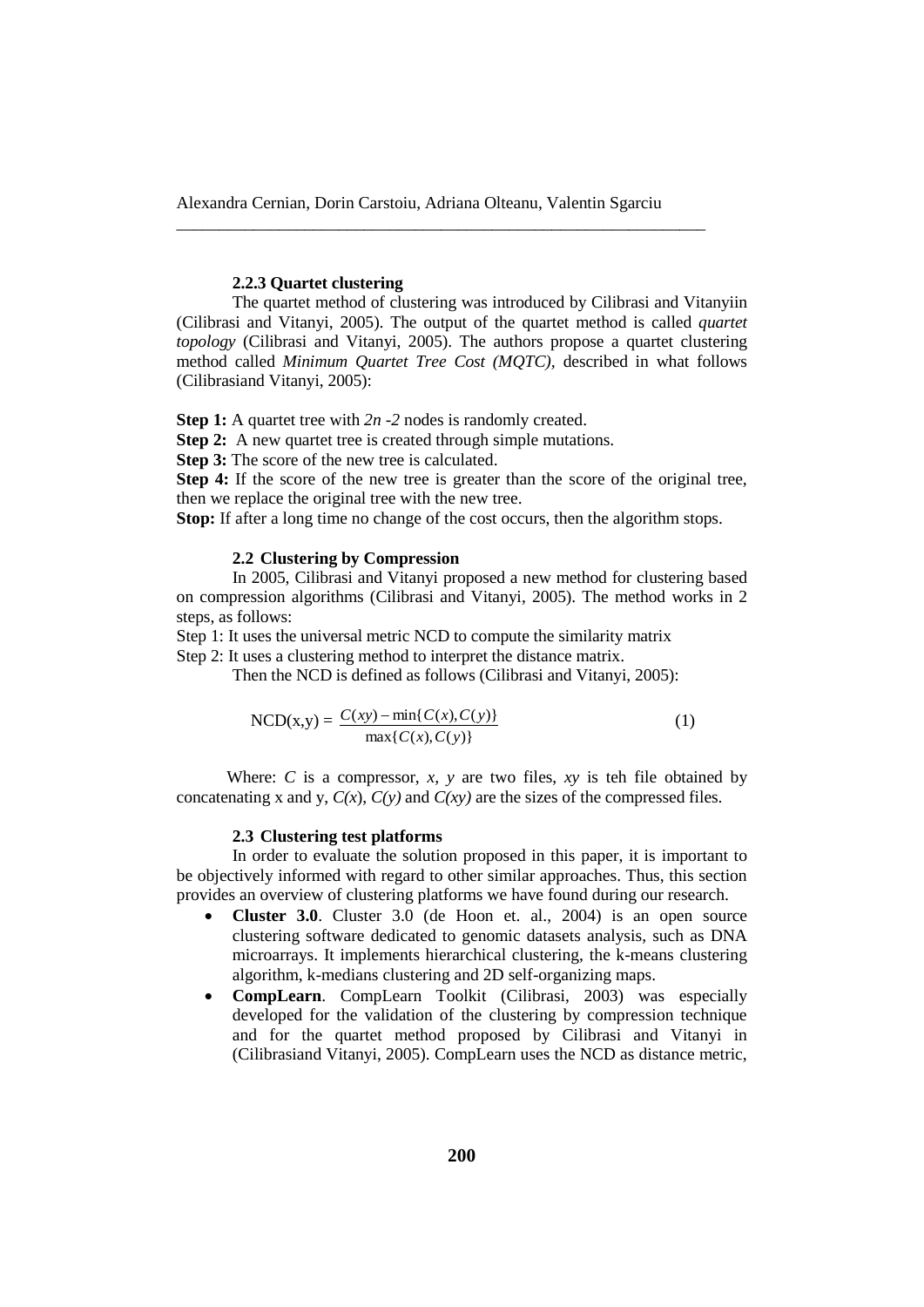several compressors (gzip, bzip2, PPMZ), and the MQTC quartet method for constructing trees.

- **RapidMiner and Weka**. RapidMiner (RapidMiner, 2011) and Weka (Weka, 2011) are 2 data mining platforms which also integrate some clustering components, but they require an experimented user to use them.
- **ClusTIO**. ClusTIO (ClusTIO, 2009) is a java command-line tool implementing several distance metrics (among which also the NCD), several compressors (ZIP, BZIP2, arithmetic compressor) and several clustering algorithms (UPGMA, MTCQP, MQTC). MTCQP is a quartetbased algorithm proposed by the author of ClusTIO. This platform takes a distance matrix in PHYLIP format as input and outputs a tree in Newick format (ClusTIO, 2009).
- **CVAP**. CVAP (Wang, 2009) is a MATLAB cluster validity and analysis tool. It includes 18 validity indices and 5 clustering algorithms. CVAP uses the Euclidean distance and Pearson correlation for calculating the distance matrix.

Section 3 presents the design, UML modelling and implementation of the EasyClustering platform.

# **3. The EasyClustering test platform – an integrated clustering system**

In order to objectively assess the performance of the compression based clustering method, we have developed a test platform called EasyClustering(Cernian, 2011). The design of the platform is presented in what follows.

## **3.1 The architecture of the clustering system**

Figure 1illustrates the architecture of the clustering platform. The workflowfor using the EasyClustering platform is the following:

- Select the dataset to be clustered and upload it onto the platform.
- For text documents, pre-processing techniques are available and they include stemming and eliminating stopwords.
- The Compression Engine compresses the files (for the NCD distance metric).
- The Distance Matrix Engine computes the similarity matrix according to the distance metric chosen by the user.
- The Clustering Engine generates the clusters using one of the integrated algorithms.
- The Output Engine displays the clusters received from the Clustering Engine in a graphical format. Moreover, the clustering solution is also saved in a predefined XML format and in text format.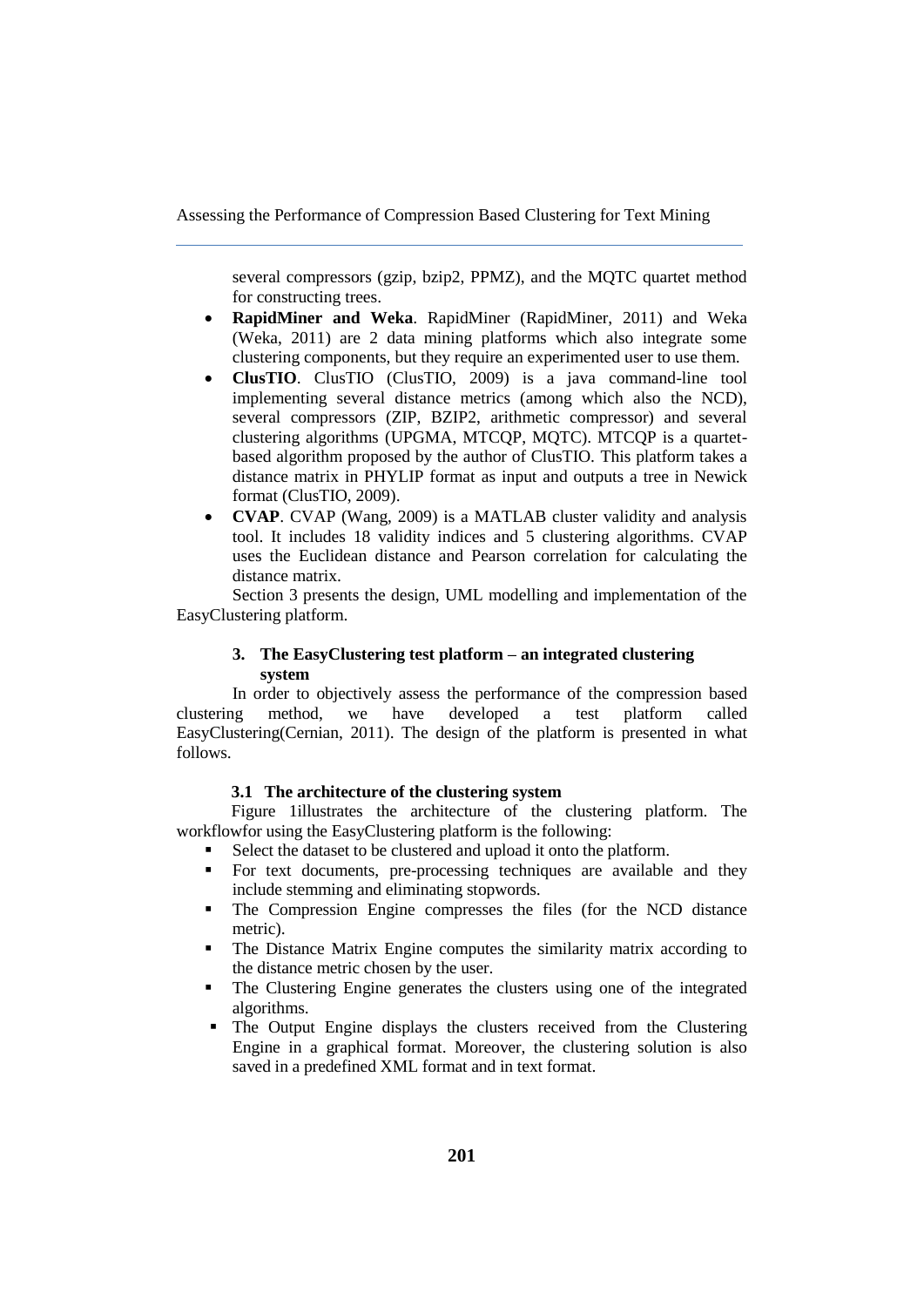\_\_\_\_\_\_\_\_\_\_\_\_\_\_\_\_\_\_\_\_\_\_\_\_\_\_\_\_\_\_\_\_\_\_\_\_\_\_\_\_\_\_\_\_\_\_\_\_\_\_\_\_\_\_\_\_\_\_\_\_\_\_



**Figure 1. The architecture of the EasyClustering clustering platform**

The Compression Engine integrates the following 3 compressors: ZIP, BZIP2 and GZIP.

The Distance Matrix Engine contains the following distance metrics: NCD, Jaro, Jaccard and Levenstein. The NCD is discussed in Section 2.2. The Jaro distance (Jaro, 1989) measures the similarity between two strings. The higher the Jaro distance is, the more similar two strings are. The Levenstein distance (Levenstein, 1966)determines the number of differences between two entries. The Jaccard distance (Jaccard Similarity,2014) is a measure of the dissimilarity between the datapoints in a dataset. These metrics have been chosen because they proved to work best under universality conditions.

The Clustering Engine contains 3 clustering algorithms: K-Means, UPGMA and MQTC, which have been discussed in Section 2.1 of this paper.

## **3.2 The UML model of the clustering platform**

Figure 2 presents the use UML case diagram (Booch et. al., 2010) for the EasyClustering test platform.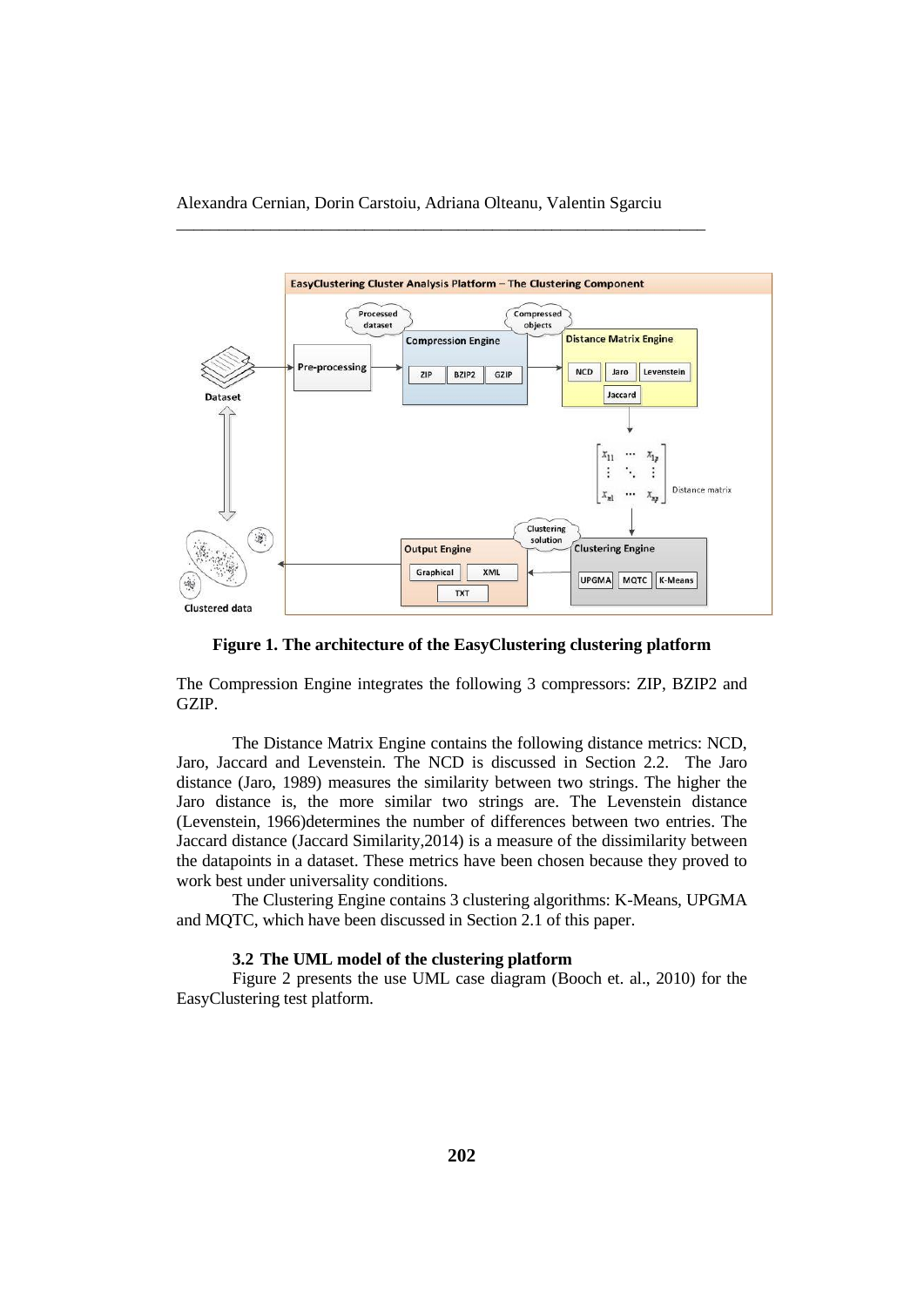

**Figure 2. The UML use case diagram the EasyClusteringplatform**

# **1. The user provides the dataset to be clustered**

- a. The user starts the application.
- b. The user presses the Load Dataset button and a new dialog box appears. There are 2 options:
	- i. The user can choose a folder and the application will automatically select all the files inside that folder;
	- ii. The user can provide as input a text file containing the paths to the documents to be clustered.
- c. The application return to the main window.

### **2. The application performs the clustering of the dataset**

*Precondition:* The dataset must have been loaded.

- a. The user selects the distance metric to be used for computing the distance matrix.
	- i. If the user chooses the NCD distance metric, the user must select the compressor that will be used from the Compressors region.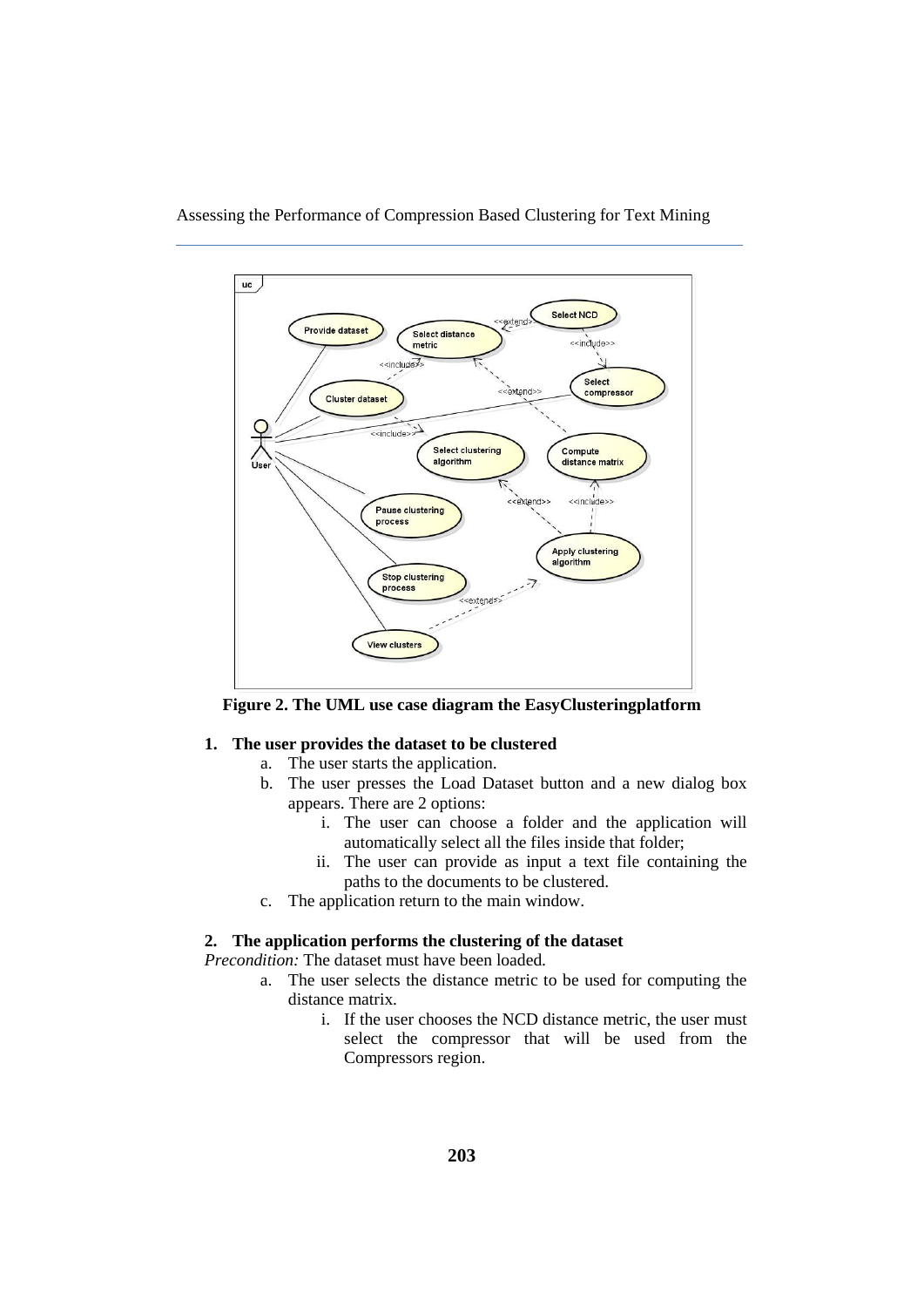\_\_\_\_\_\_\_\_\_\_\_\_\_\_\_\_\_\_\_\_\_\_\_\_\_\_\_\_\_\_\_\_\_\_\_\_\_\_\_\_\_\_\_\_\_\_\_\_\_\_\_\_\_\_\_\_\_\_\_\_\_\_

- ii. Otherwise, the compression of the elements to be clustered in optional.
- b. The user must select the clustering algorithm that will be used for interpreting the distance matrix.
- c. The user presses the Cluster button in order to start the clustering process.
- d. The application computes the distance matrix based on the distance metric specified.
	- i. If the application is using the NCD to compute the distance matrix, the compressed versions of the documents will be generated, using the compressor previously specified by the user.
- e. The distance matrix is displayed in a pop-up window and can be saved as a text file.
- f. The application uses the clustering algorithm specified by the user on the distance matrix in order to generate the corresponding clusters.
- g. The clusters generated by the clustering algorithm are displayed in graphical format.
- h. The clusters generated by the clustering algorithm are exported in predefined XML format and text format.

### **3. The user can view the result of a clustering process.**

*Precondition*: The clustering process must have been performed with no errors.

- a. The user can view the clusters generated by the clustering algorithm in a graphical format.
	- b. The user can save the hierarchy of clustered documents as a text file.

### **4. The user can pause the clustering process.**

*Precondition***:** The clustering process must be in progress.

- a. The user can press the Pause button in order to temporarily stop the clustering process.
- b. When the user presses the Cluster button, the process will be restarted from the point where it was when it was interrupted.

## **5. The user can stop the clustering process.**

*Precondition*: The clustering process must be in progress.

The user can press the Stop button in order to stop the clustering process. Any information will be lost regarding the current clustering.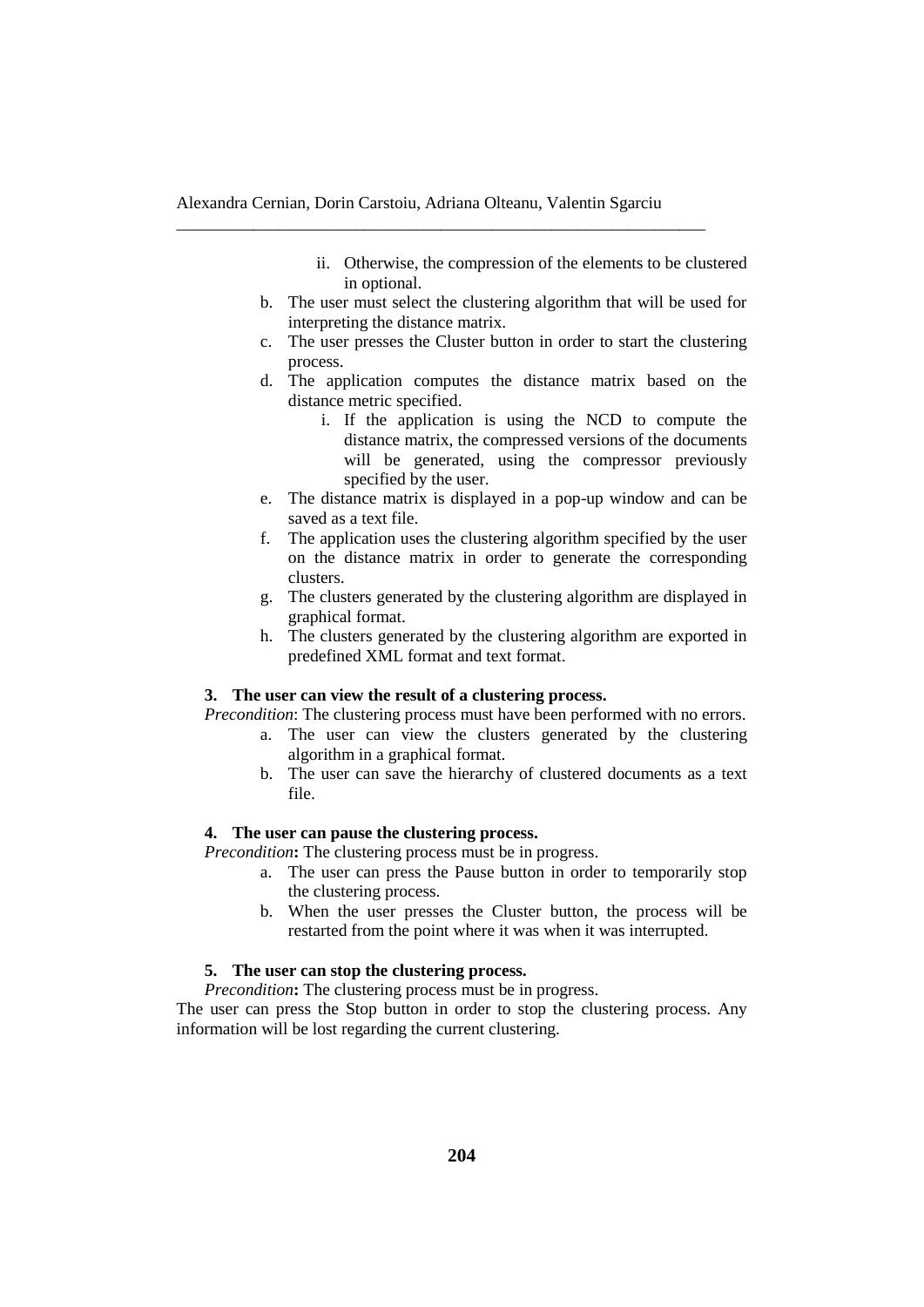The EasyClustering platform covers the clustering aspects, providing the user with a visual representation of clusters. After a complete series of tests on a particular dataset, the user can draw an objective conclusion regarding which distance metric or clustering algorithm performed better, as well as an evaluation of the results with and without compressing the dataset before starting the clustering process.

# **4. Compression based clustering in the context of text mining**

The purpose of text mining is to process unstructured textual information in order to extract meaningful information. Text mining usually involves the following steps: structuring the input text (data cleaning), identifying patterns within the structured data, and the interpretation of the output (Berry, 2010). Text mining has gained popularity in a wide range of applications, such as: Web mining, marketing applications, text processing, opinion mining, and sentiment analysis. In this context, text clustering is one of the most frequently used tasks.

For testing the performance of the compression based clustering approach for text clustering, we used a selection of 50 scientific paper abstracts from IEEExplore (IEEExplore, 2014). The 50 elements of the dataset belong to six categories. The accuracy of the clustering solutions has been evaluated with the FScore measure (Aggarwal, 2013).

#### **4.1Clustering the unprocessed text files**

The first round of experiments concerning the clustering of text files focused on using the unprocessed dataset. Table 1 presents the top 5 results obtained for the classification of the text files.

|               | $BZI2+$    | $ZIP/GZIP+$ | $BZIP2+$   | $GZIP/ZIP+$ | $BZIP2+$   |
|---------------|------------|-------------|------------|-------------|------------|
|               | $UPGMA +$  | $UPGMA+$    | MOTC+      | MOTC+       | $KMEANS+$  |
|               | <b>NCD</b> | <b>NCD</b>  | <b>NCD</b> | <b>NCD</b>  | <b>NCD</b> |
| <b>Fscore</b> | በ 97       | 0.88        | 0.87       | 0.81        | 0.80       |

**Table 1. Top 5 results for clustering text files**

These top 5 results prove that high quality results were produced by the EasyClustering platform for clustering scientific abstracts. An FScore value of 0.97 indicates an almost perfect clustering solution. However, besides this clustering solution for which we have obtained a very high FScore value, the other 4 FScores show a decrease of the quality of the clustering solutions obtained, which seems to be stabilized around the average value of 0.83.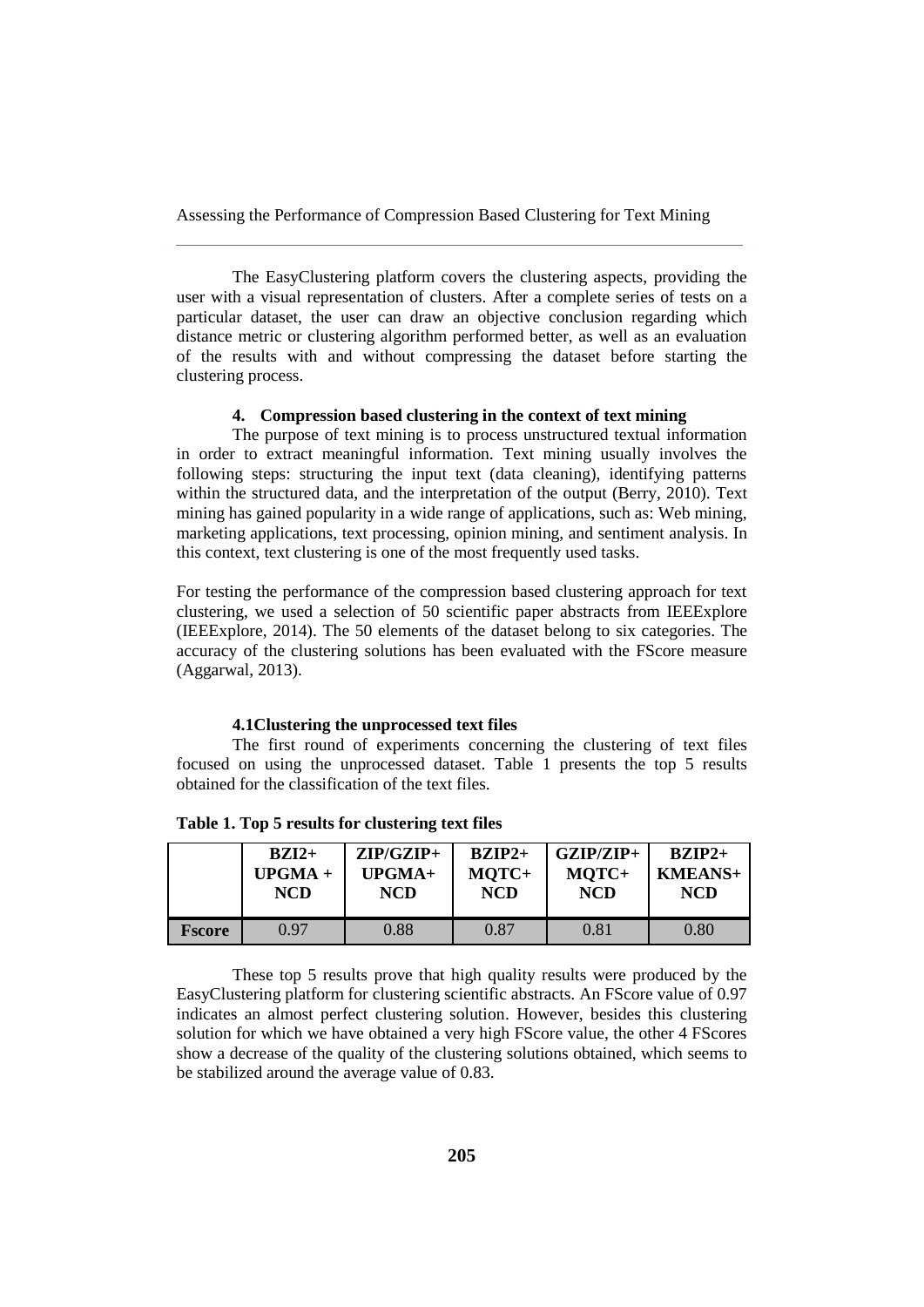\_\_\_\_\_\_\_\_\_\_\_\_\_\_\_\_\_\_\_\_\_\_\_\_\_\_\_\_\_\_\_\_\_\_\_\_\_\_\_\_\_\_\_\_\_\_\_\_\_\_\_\_\_\_\_\_\_\_\_\_\_\_

In what follows, we will analyse the results obtained from several perspectives: from the compression algorithms perspective, from the distance metrics perspective and from the clustering algorithms perspective.

The no compression approach produced only 2 interesting results for this dataset: an FScore of 0.69 produced by the combination of Jaro and UPGMA and an FScore of 0.62 produced by the combination of Levenshtein and K-Means. Using the uncompressed dataset with the Jaccard distance metric lead to poor results, with FScore values around 0.40.Compressing the files before using the Jaro, Jaccard or Levenshtein distance metrics did not improve the results.

From the compression algorithms point of view, the best results were produced by BZIP2, followed by GZIP and then by ZIP.

As shown in Table 1, the best results were produced by the NCD distance metric. For the NCD, the FScore values ranged between 0.51 and 0.97, the lowest value being produced by the association between ZIP and GZIP compressors, K-Means and NCD. However, when using the association between BZIP2, K-Means and NCD, the FScorehad a value of 0.80.

The Levenshtein distance metric produced average results when the distance matrix was interpreted with the K-Means clustering algorithm. When using the UPGMA and MQTC clustering algorithms, there were no clearly defined clusters. Thus, the results were rather uncertain and an appreciation of the quality would not be extremely relevant. The best FScore value for the Levenshtein distance metric was obtained when the dataset was not compressed and the K-Means algorithm was used to produce the clustering solution: 0.62. Similar values, 0.57, were obtained in the same conditions, when the dataset was compressed with the BZIP2 and GZIP algorithms.

The Jaccard distance metric did not produce good results for this dataset. The average FScore was 0.30 and the visual examination of the solutions obtained confirm that the clusters are not correctly formed.

The Jaro distance metric produced its best results when the input dataset was not compressed, with a top FScore value of 0.69 (no compression + UPGMA), which denotes a rather good quality of the clustering solution. The same FScore value was obtained for  $BZIP2 + UPGMA + \text{Jaro}$ . A significant drop in interpreting the distance matrix produced by Jaro without compressing the files is noticed for the K-Means algorithm; in this case, the FScore is 0.28. The MQTC algorithm did not produce good results for interpreting distance matrices computed with the Jaro distance metric.

As a general statistics for this dataset from the clustering algorithms perspective, the best results were produced by the UPGMA algorithm, which lead to a value of 0.97 and 2 values of 0.88 for the FScore. The MQTC clustering algorithm also produced high quality results, with the highest FScores between 0.81 and 0.87. As in the previous cases, K-Means generated solutions of a significantly lower quality, with a top FScore value of 0.80.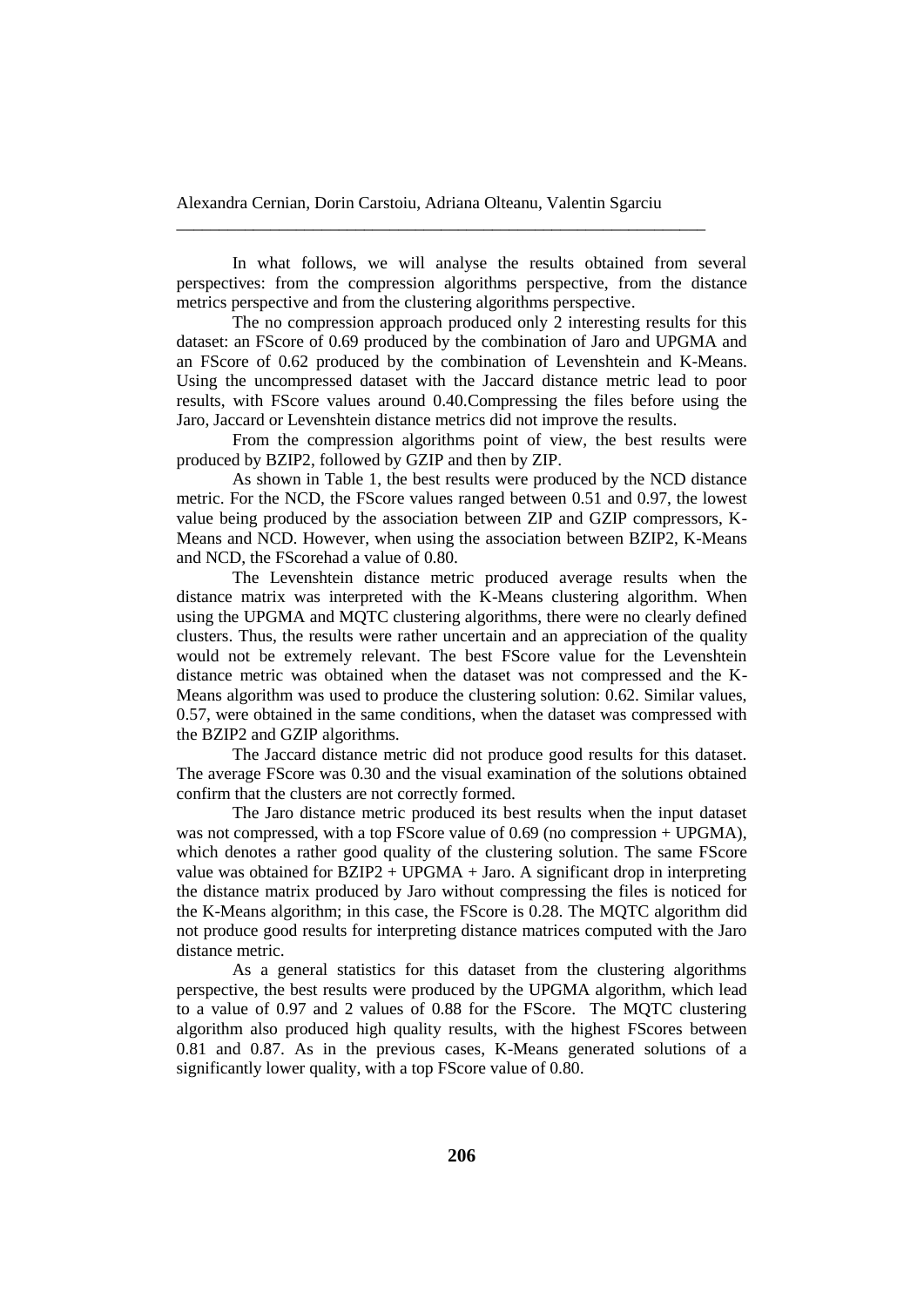#### **4.2Clustering text files based on increased weight of keywords**

The second round of experiments for text clustering was based on the following approach:

- Within each text abstract, we identified a set of 3 keywords;
- We increased the weight of the keywords, 10 times for each keyword.

In this way, meaningful information should be easier identified and the clustering solutions should be more accurate.

Table 2 presents the top 5 results obtained for this set of experiments.

|               | $BZI2+$<br>$+ NCD$ | $BZIP2+$<br>$UPGMA$   MOTC+<br><b>NCD</b> | $NULL+$<br>K-Means+ | $NULL+$<br>UPGMA+<br>Levenshtein   Levenshtein | $GZIP+$<br>  MQTC/UPGMA+<br>NCD |
|---------------|--------------------|-------------------------------------------|---------------------|------------------------------------------------|---------------------------------|
| <b>Fscore</b> |                    |                                           |                     |                                                | 0.94                            |

**Table 2.Top 5 results for clustering text files with increased keywords' weight**

The results depicted in Table 2 prove that the quality of the text clustering was significantly improved by identifying the keywords and increasing their weight. We obtained 4 solutions which were a perfect match to the reference clustering, and a large number of solutions with FScore values greater than 0.80. For this dataset, both NCD and Levenshtein distance metrics produced very good results.

In what follows, we will analyse the results obtained from several perspectives: from the compression algorithms perspective, from the distance metrics perspective and from the clustering algorithms perspective.

The no compression approach produced very good results for the Levenshtein distance metrics, with 2 FScore values of 1 (K-Means and UPGMA). The solution obtained with the MQTC clustering algorithm is also very good, having an FScore of 0.93. Compressing the input dataset before computing the distance matrix with Levenshtein led to a significant decrease of the FScores, which dropped to an average value of 0.48.

Judging by the best results obtained, from the compression algorithms point of view, the best results were produced by BZIP2, followed by GZIP and then by ZIP.

As shown in Table , the best results were produced by the NCD distance metric. For the NCD, the FScore values ranged between 0.52 and 1, the lowest value being produced by the association between ZIP and GZIP compressors, K-Means and NCD. When using the association between BZIP2, K-Means and NCD, the FScore attained a value of 0.72, which is lower than the score obtained in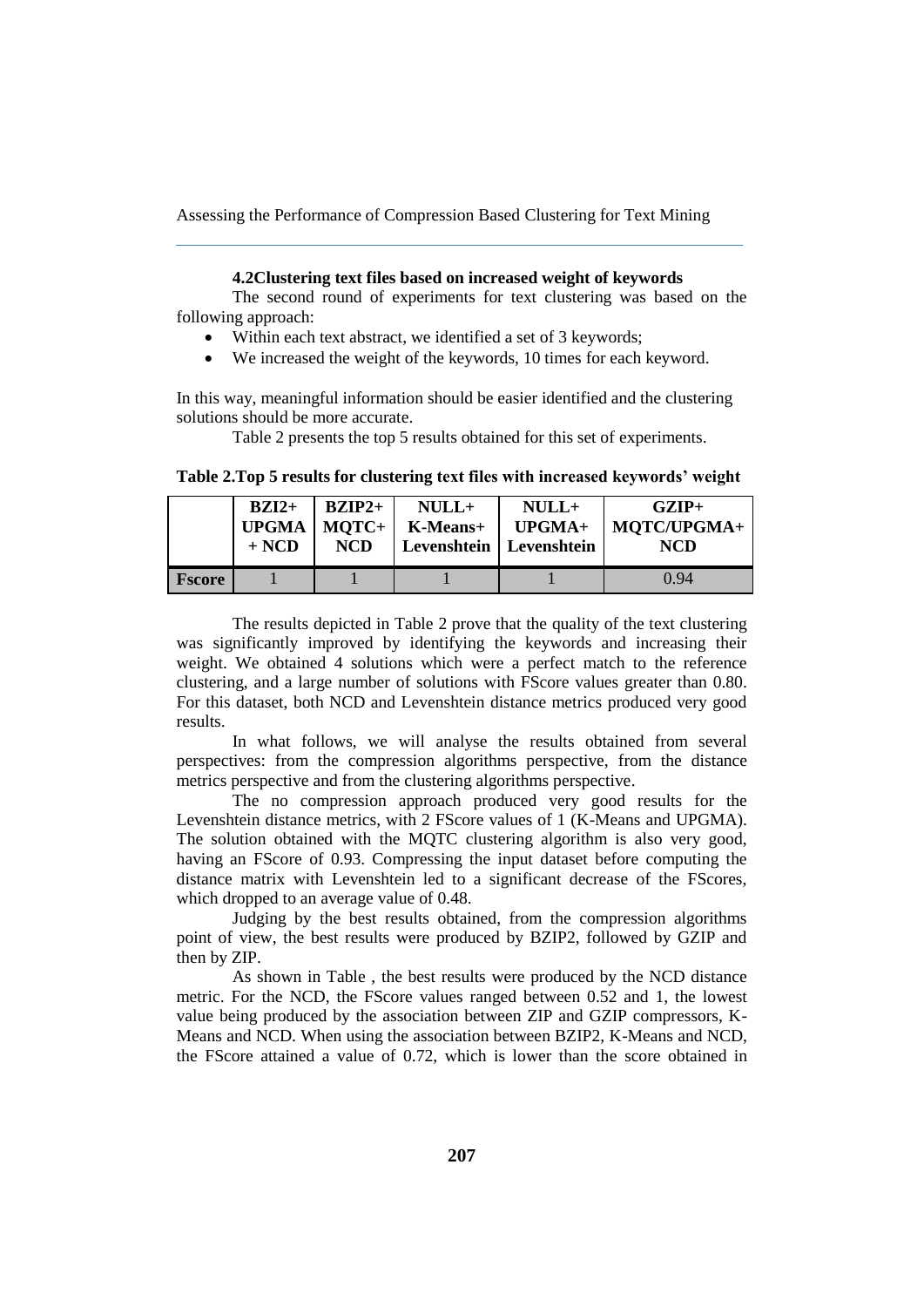\_\_\_\_\_\_\_\_\_\_\_\_\_\_\_\_\_\_\_\_\_\_\_\_\_\_\_\_\_\_\_\_\_\_\_\_\_\_\_\_\_\_\_\_\_\_\_\_\_\_\_\_\_\_\_\_\_\_\_\_\_\_

section 4.1 for the same combination of algorithms (0.80). However, the rest of the FScore values are better than those produced by clustering the unprocessed dataset.

The Levenshtein distance metric also produced high quality results when the dataset was not compressed. The second clustering solution had an FScore of 1 (perfect match) and thethird had an FScore of 0.93. When the dataset was compressed, the results lost their accuracy and the FScore values dropped significantly.

The Jaccard distance metric did not produce good results for this dataset. The average FScore was 0.30 and the visual examination of the solutions obtained confirm that the clusters are not correctly formed.

The Jaro distance metric produced rather confusing results. The best FScore it produced was 0.69 (BZIP2 + UPGMA + Jaro), which indicates an average clustering solution. In many of the solutions generated with Jaro, clusters were very mixed up or difficult to identify.

As a general statistics for this dataset from the clustering algorithms perspective, the best results were produced by the UPGMA algorithm, followed by MQTC and, finally, by K-Means. However, we must notice that K-Means managed to interpret very well the distance matrix produced by the Levenshtein distance matrix, when the dataset was not compressed. In this case, the FScore was 1.

#### **5. Conclusion**

Figure 3 presents a comparison of the best 10 FScore values obtained for text clustering during the validation process.



**Figure 3.FScore comparison for text clustering**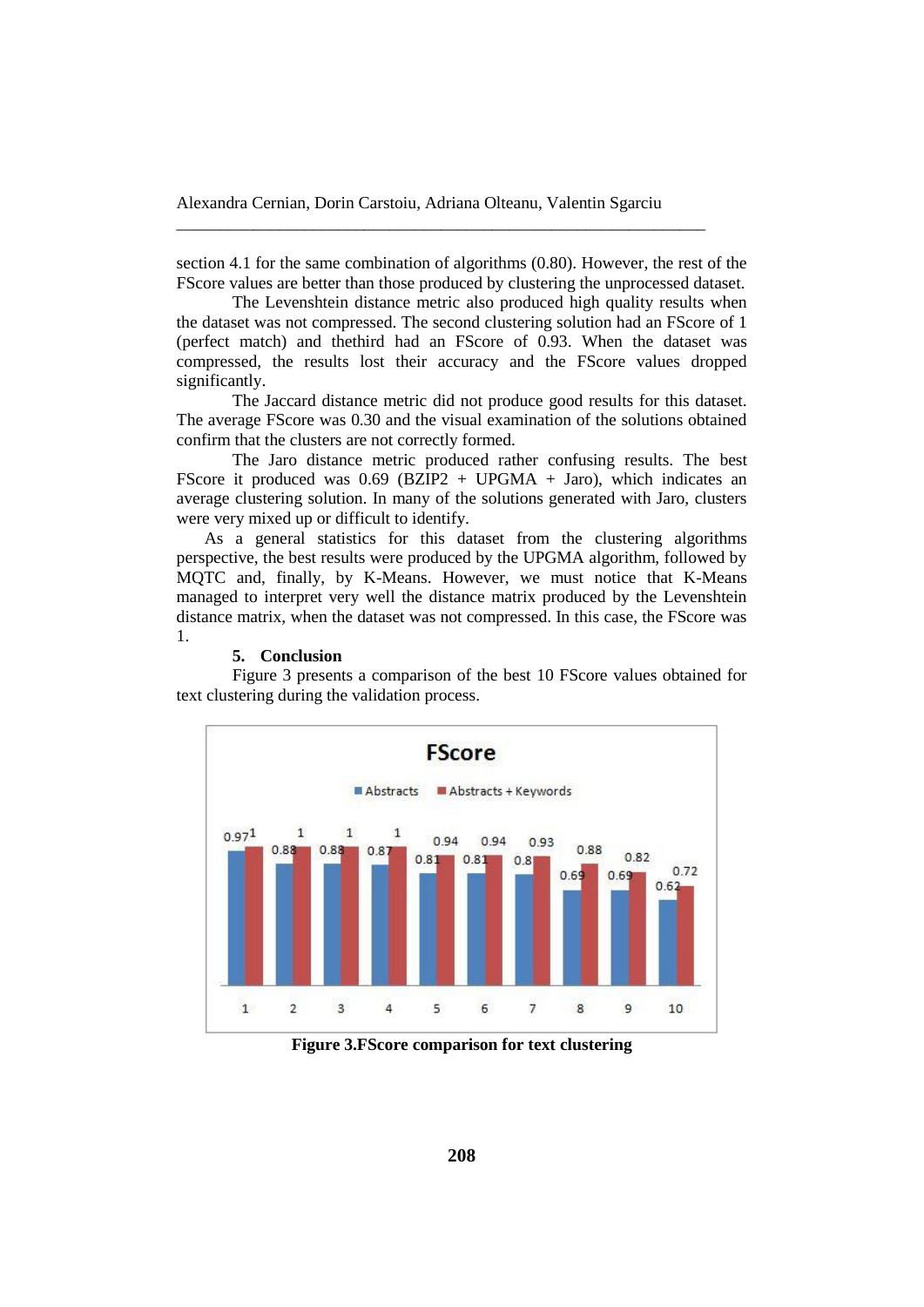The values obtained during the second round of tests, when using the increased weight for keywords, are significantly better than the FScores obtained when using the unprocessed text files. Thus, increasing the weight of the keywords (10 times \* 3 keywords) facilitated the identification of the relevant pieces of information within the text files, and, consequently, led to a more accurate clustering process.

Another interesting conclusion of the text clustering experimental results was that the Levenshtein distance metric produces very good results when noise is eliminated from the text files and the relevant information is easily identified and retrieved.

To conclude, the experimental validation conducted for compression based clustering in the context of text mining produced good results, the clusters generated based on informational content being highly accurate.

### **REFERENCES**

[1] **Booch, G., Jacobson, I., Rumbaugh,J. (2010),***OMG Unified Modeling Language Specification*;*Version 2.3, First Edition*: March 2010. Retrieved 19.01.2011[.http://www.omg.org/spec/UML/2.3/](http://www.omg.org/spec/UML/2.3/);

[2]**BZIP2 home page**[: http://bzip.org/,](http://bzip.org/) last accessed 23.06.2014.

[3] **Cilibrasi, R. (2003),** *The CompLearn Toolkit*, available at: [http://www.](http://www.complearn.org/)**complearn**.org/;

[4] **Cilibrasi R, Vitányi,Paul M.B. (2005)**, *Clustering by Compression*; *IEEE Transactions on Information Theory*, volume 51, pp. 1523-1545; [5] **ClusTIO (2009),** Available at[: http://www.softpedia.com/get/Science-](http://www.softpedia.com/get/Science-CAD/ClusTIO.shtml)[CAD/ClusTIO.shtml.](http://www.softpedia.com/get/Science-CAD/ClusTIO.shtml)

[6] **De Hoon, M. J. L., Imoto, S., Nolan, J. and Miyano, S. (2004)**, *Open Source Clustering Software*; *Bioinformatics*, **20** (9): 1453—1454;

[7**] Charu C. Aggarwal, Chandan K. Reddy (2013)**, *Data Clustering: Algorithms and Applications*; CRC Press;

[8] **Grünwald, P., Vitányi, P. (2004),***Shannon Information and Kolmogorov Complexity*;

[9] **GZIP home page (2003)**: [http://www.gzip.org/,](http://www.gzip.org/) last accessed 20.06.2014. [10] **Hartigan, J. and Wong, M. (1979),** *A k-means Clustering Algorithm*;

*Journal of Applied Statistics*, 28;

[11]**JaccarSimilarity**[http://www.code10.info/index.php?option=com\\_content&vie](http://www.code10.info/index.php?option=com_content&view=article&id=60:article_jaccard-similarity&catid=38:cat_coding_algorithms_data-similarity&Itemid=57) [w=article&id=60:article\\_jaccard-](http://www.code10.info/index.php?option=com_content&view=article&id=60:article_jaccard-similarity&catid=38:cat_coding_algorithms_data-similarity&Itemid=57)

[similarity&catid=38:cat\\_coding\\_algorithms\\_data-similarity&Itemid=57,](http://www.code10.info/index.php?option=com_content&view=article&id=60:article_jaccard-similarity&catid=38:cat_coding_algorithms_data-similarity&Itemid=57) last accessed 20.06.2014;